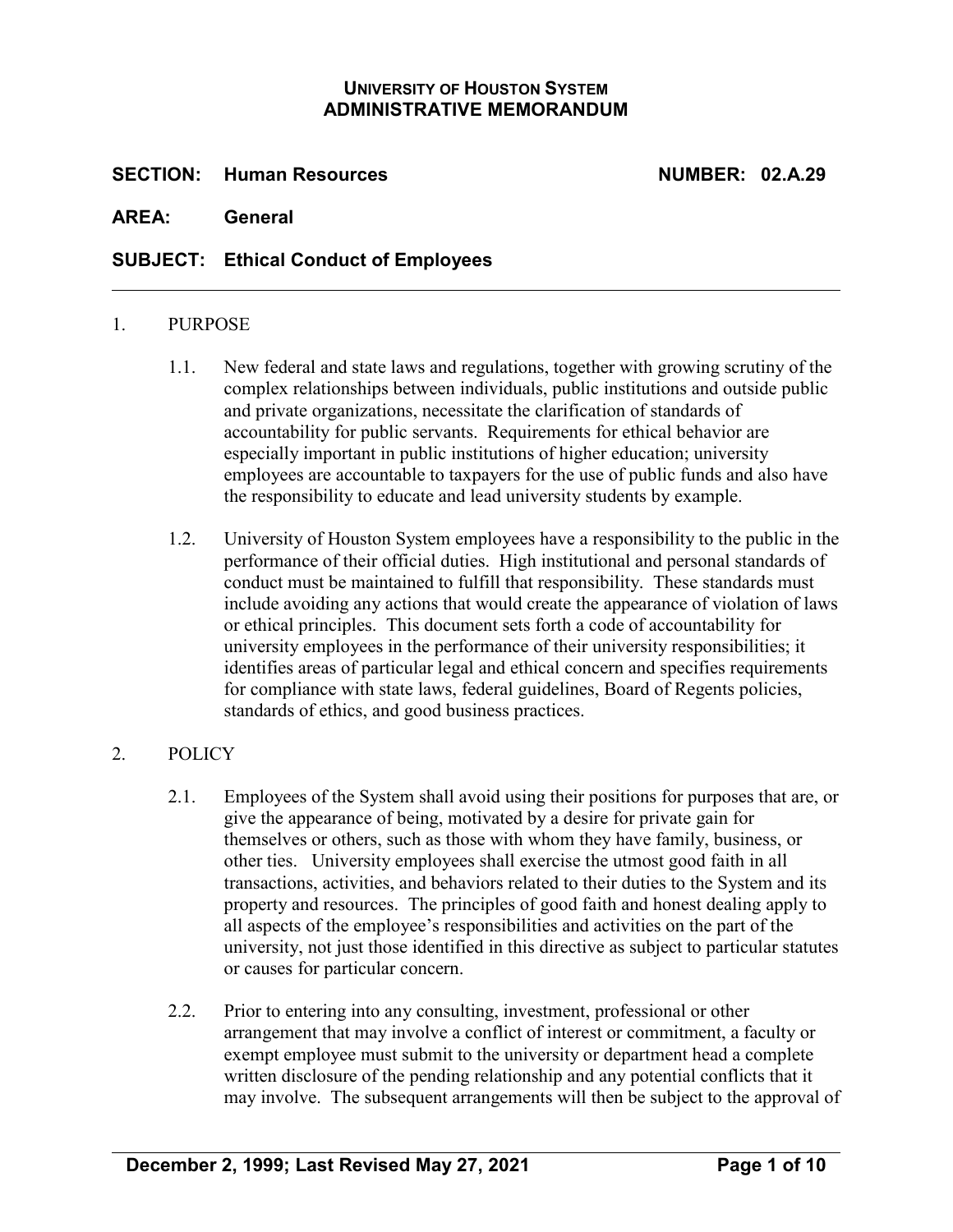the appropriate dean, associate vice president, associate vice chancellor, or designee. This provision applies to all regular faculty and exempt staff and to non-exempt staff with procurement or research responsibilities.

- 2.3. On an annual basis, all non-University business activities and arrangements shall be reported to the Chancellor through the Senior Vice Chancellor for Administration and Finance.
- 2.4. University employees shall promptly disclose to their supervisor or department head any substantiated information regarding what they believe to constitute a violation of this document or any law or institutional policy.
- 2.5. Failure to comply with the principles outlined in this document shall be considered a breach of the public trust and may subject the employee to disciplinary action up to and including dismissal, as well as to the possibility of criminal action.

### 3. DEFINITIONS

- 3.1. Benefit: Anything an independent third party observer might reasonably regard to provide a monetary gain or advantage. For the purposes of this policy, a benefit would include, but is not limited to, monetary gifts, meals, employment, or other items of significant gain or advantage. When the appropriateness of a benefit is in question, it should not be accepted.
- 3.2. Conflict of commitment: A situation in which an employee's outside activities interfere with the employee's primary commitment of time and intellectual energies to the University, or in which a full-time employee's primary professional loyalty is not to the System. The general permitted limit to external commitments is one day per calendar week, never to conflict with the employee's scheduled classes or other duties and responsibilities.
- 3.3. Conflict of interest: A situation in which there is a divergence between the employee's private interests and the employee's professional obligations to the university (i.e., the public interest) such that an independent observer might reasonably question whether the employee's actions or decisions are determined by considerations of private gain, financial or otherwise, to the university's detriment.
- 3.4. Family: Includes a family member related to an employee or official within the second degree by affinity or consanguinity. A family member under this definition includes the following relatives of the employee or official: child, parent, spouse, sister, brother, grandchild, grandparent, mother-in-law, father-inlaw, son-in-law, daughter-in-law, stepson, stepdaughter, stepmother, stepfather, brother-in-law, sister-in-law, spouse's grandparent, spouse's grandchild, grandchild's spouse, or the spouse of a grandparent.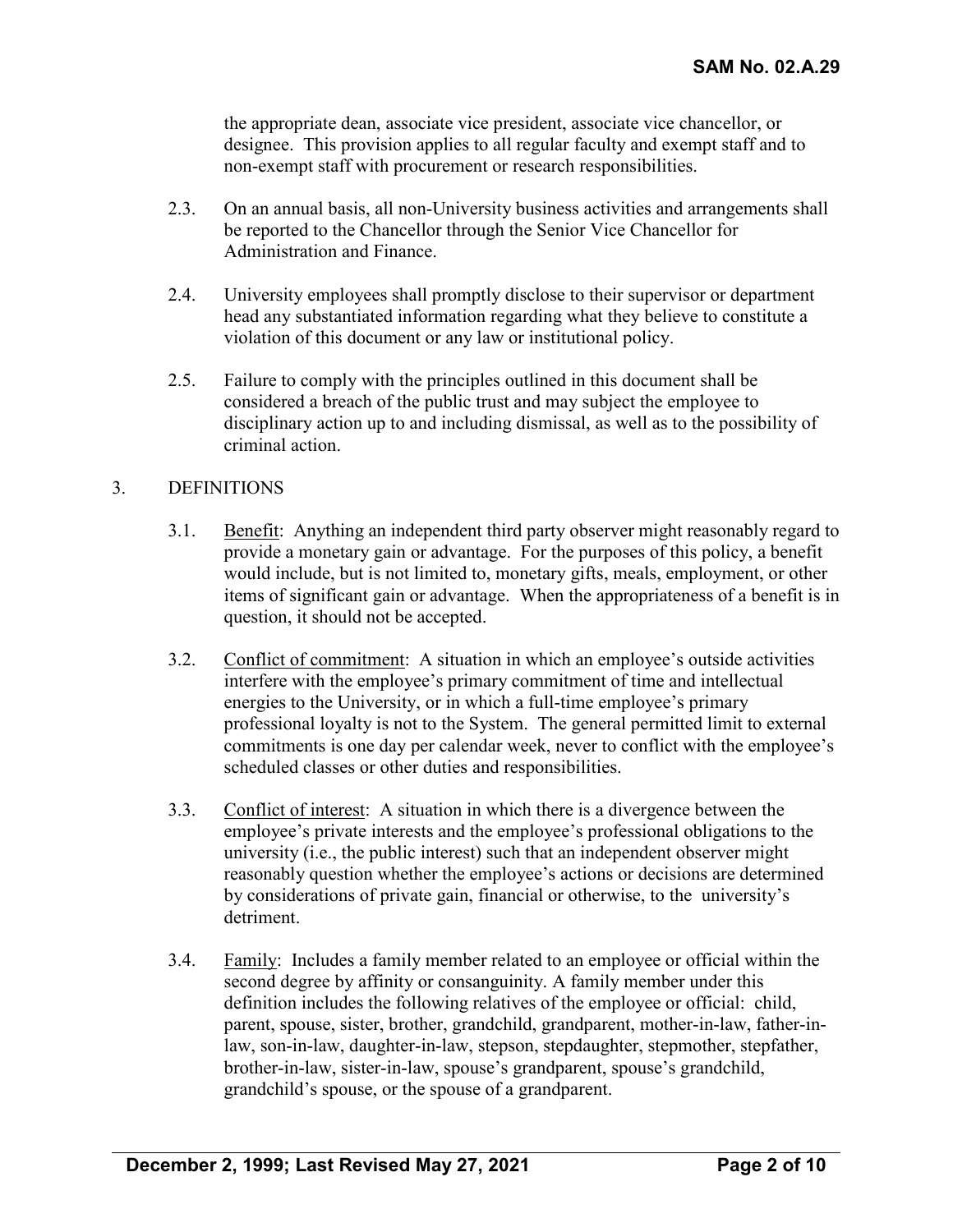- 3.5. Honoraria: A payment for speech, lecture, or services on which, by custom or agreement, a specific price may not be set. For the purposes of this policy, this definition includes any payment from an outside entity for services such as making a speech, teaching a class or workshop, or providing consulting services.
- 3.6. Relatives: Individual laws prescribe the relationships covered in specific provisions.
- 3.7. System Employee: An employee of the System is an individual who performs services that are subject to the will and control of the t university in terms of what must be done and how it must be done within legal parameters. For purposes of this document, the term "employee" refers to any individual serving in a faculty, research or staff capacity subject to the terms and conditions described above. An employee is paid through the payroll system, with accompanying tax withholding as provided by law.

### 4. PROVISIONS

4.1. Acceptance of gifts or other benefits: An employee of the System (or member of the employee's family) may not solicit or accept any gift, favor, privilege, benefit, service, exemption or thing of value that might influence the employee to perform his or her job differently. An employee should assume that anyone having business with the university as a client, contractor, or vendor is likely to be seen as attempting to curry favor if that person provides any gift or benefit to the employee. More detailed directives related to conflict of interest may be found in [Board Policy 57.08](http://www.uhsystem.edu/board-of-regents/policies/index.php#SectionVI) and SAM 02.A.09 - [Conflict of Interest.](http://www.uhsystem.edu/compliance-ethics/_docs/sam/02/2a9.pdf)

The only gifts and benefits not subject to this restriction are those conferred on account of kinship or a personal or professional relationship independent of employee's status, non-cash items of less than \$50.00 in value, and those used solely to defray expenses accrued in the performance of official duties that are not reimbursable by the university.

- 4.2. Bribery: A university employee commits the criminal offense of bribery if the employee solicits, offers or accepts any benefit in exchange for a decision, opinion, recommendation, vote or other exercise of discretion by the employee.
- 4.3. Business, investments, and professional activity: An employee or the employee's family shall not make personal investments in any enterprise that foreseeably might create a significant conflict between the employee's private interests and the University's interests. An employee shall not transact any business for the University with any entity of which he or she is an owner, officer, agent, employee or member or in which the employee or the employee's family has a financial or other interest or accrues any benefit.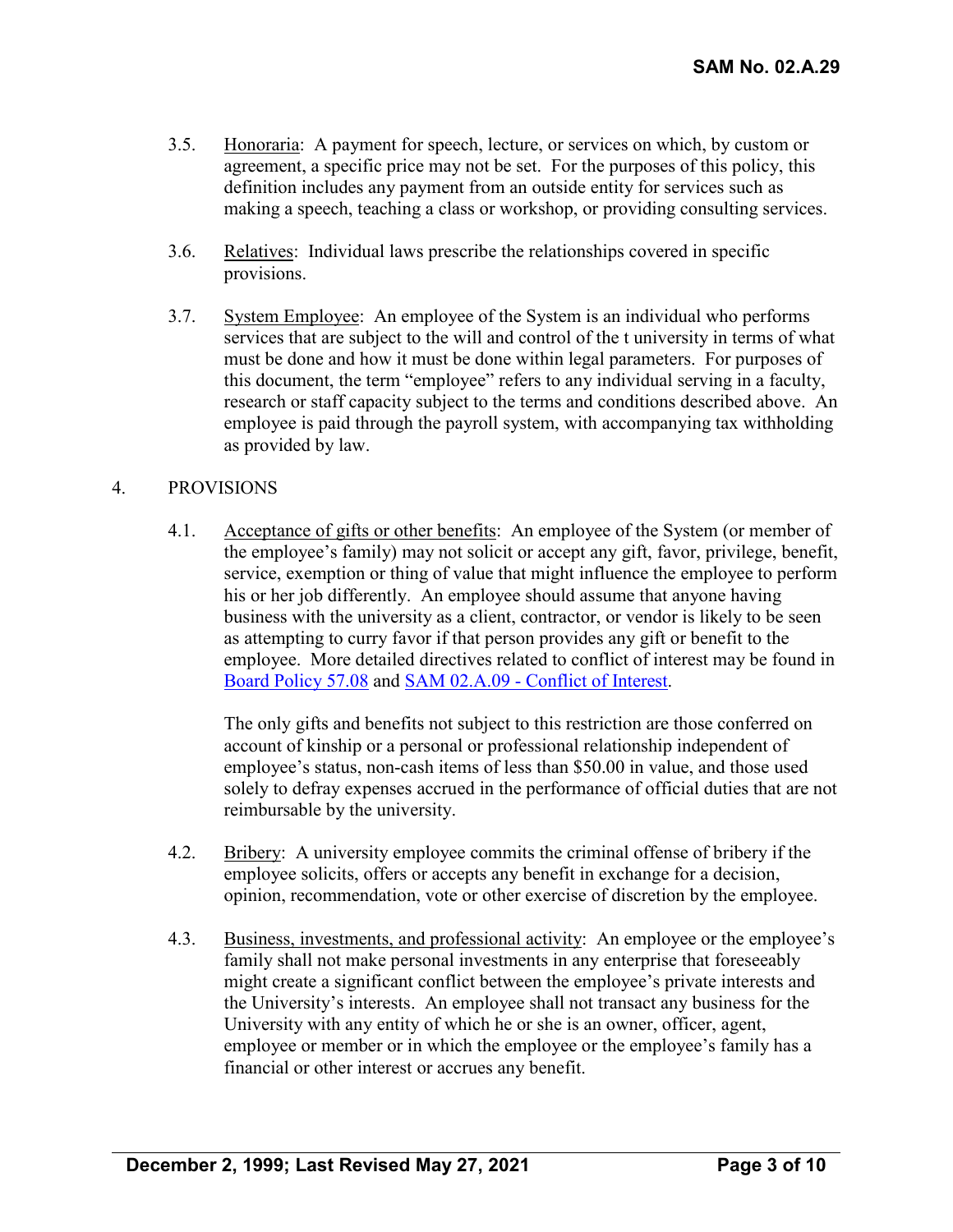- 4.4. Charitable or professional organizations/pro bono work: Any contribution of time without compensation to charitable or professional organizations or causes that may infringe upon the employee's regular work hours must be disclosed to the employee's department head and must not interfere with the individual's University responsibilities.
- 4.5. Disclosure of confidential information: No university employee shall disclose confidential information gained by reason of his or her position, nor shall the employee otherwise use such information for personal gain or benefit. Similarly, no employee shall accept other employment or engage in any business or professional activity that foreseeably might require or induce the employee to disclose confidential information acquired through his or her position.
- 4.6. Dual employment: A System employee may hold another non-elective state or federal office or position of honor, trust, or profit only after being granted prior approval. The Board delegates to the Chancellor or designee the authority to approve such dual office holding by any System employee who is not an officer of the System or its t universities. Officers of the System are defined as executive management employees serving in the following positions: Chancellor, vice chancellor, General Counsel, president, vice president, dean (academic), Chief Audit Executive, and their equivalents (e.g., an administrative head of a recognized department reporting directly to the Chancellor or university president). Such approval must be based on formal findings that the dual office holding is of benefit to the state or is required by state or federal law and that the situation creates no conflict of interest or commitment.
- 4.7. Governmental appearances or expert witness service: University employees appearing before Congress or the Texas Legislature or their agencies, committees, or members to offer testimony, opinions or commentary in regard to existing or potential laws, rules or regulations, unless expressly authorized to do so by the Board or the Chancellor, must clearly state in advance that they are appearing in their individual capacities and that their testimony, opinions and commentary are not authorized by and must not be construed as reflecting upon the position of the System.

Appearances as an expert witness by any employee of the System shall be subject to the provisions of **SAM 02.D.07** - [Expert Witness Service.](http://www.uhsystem.edu/compliance-ethics/_docs/sam/02/2d7.pdf)

4.8. Honoraria: By state law, a university employee may not solicit, agree to accept, or accept an honorarium in consideration for services the employee would not have been asked to provide but for his or her official position; i.e., for providing services on behalf of the university. This prohibition includes a payment made to a third party if made in exchange of the employee's services. This restriction applies to any fee for any service provided in the employee's official capacity, but does not apply to food, transportation and lodging in connection with the service provided.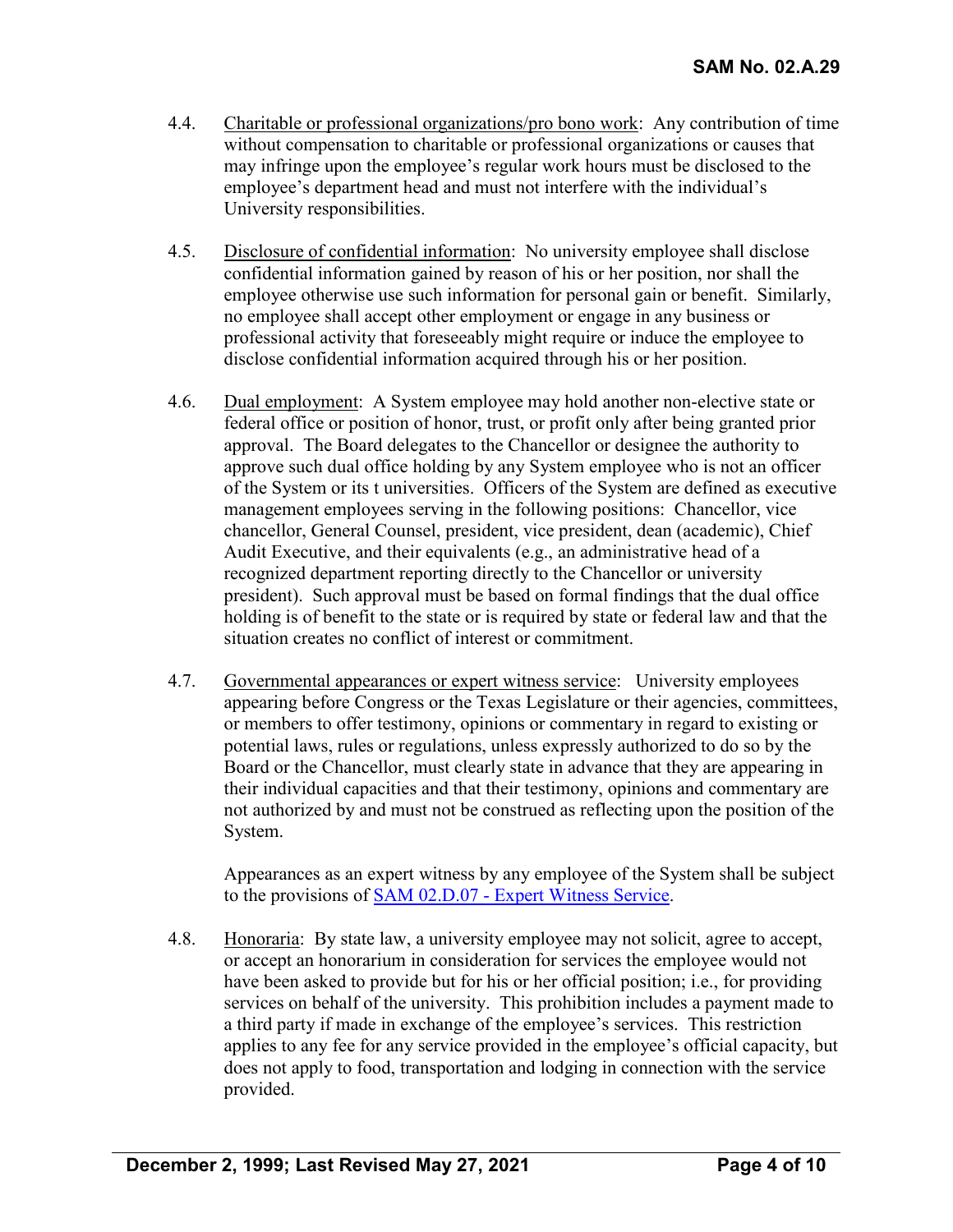4.9. Lobbying by state employees, political campaigns, holding public office, and other political activities: The General Appropriations Act prohibits the use of state funds to influence the outcome of any election or any legislative measure. Likewise, this act restricts the use of any university funds to hire lobbyists and provides restrictions against offering gifts to legislators and accepting gifts from legislators. Similarly, federal restrictions prohibit the use of federal funds to influence federal legislation. The Vice Chancellor for Governmental Relations shall be responsible for the general coordination of System governmental activities.

No university employee may use his or her authority, influence, or time during University work hours to affect the result of any election or political campaign or to achieve any other political purpose. Likewise, University funds, equipment, or other resources may not be used to work on a political campaign. University employees may run for local elective office and serve as elected public officials so long as campaign activities are not conducted during official t university hours and so long as the office does not involve a political party primary or a party affiliation. The employee must provide prior notification to his or her supervisor of the candidacy and election to office.

- 4.10. Nepotism: Relatives of university employees may not be employed in positions where the employee has the official authority to hire or recommend or approve the hiring, salary, or promotion of the relative, even if it results from marriage after the employment relationship was formed. The requirements of nepotism statutes may be found in [Board Policy 57.07](http://www.uhsystem.edu/board-of-regents/policies/index.php#SectionVI) and [SAM 02.A.21 -](http://www.uhsystem.edu/compliance-ethics/_docs/sam/02/2a21.pdf) Nepotism.
- 4.11. Outside consulting or other employment: The System expects employees to accord a full professional commitment to the university during the terms of their appointments. Interaction between employees and external entities for reasonable periods of time and for personal remuneration may be desirable when the relationship benefits the University, enhances the professional skills of the employee, or constitutes a public service.

However, no employee shall accept consulting or external employment that might impair his or her independence of judgment in performance of University duties, nor shall an employee receive any compensation from any source other than the State of Texas except as allowed by law. All consulting and other paid professional employment shall comply with [Board Policy 57.02](http://www.uhsystem.edu/board-of-regents/policies/index.php#SectionVI) and SAM 02.A.08 - [Consulting and Paid Professional Service.](http://www.uhsystem.edu/compliance-ethics/_docs/sam/02/2a8.pdf)

In accordance with [Board Policy 57.05,](http://www.uhsystem.edu/board-of-regents/policies/index.php#SectionVI) any outside employment of the Chancellor, other officers of the System Administration, or the president or vice presidents of any university, including serving on the Board of Directors or governing board of any outside organization, shall be approved in advance by the Board.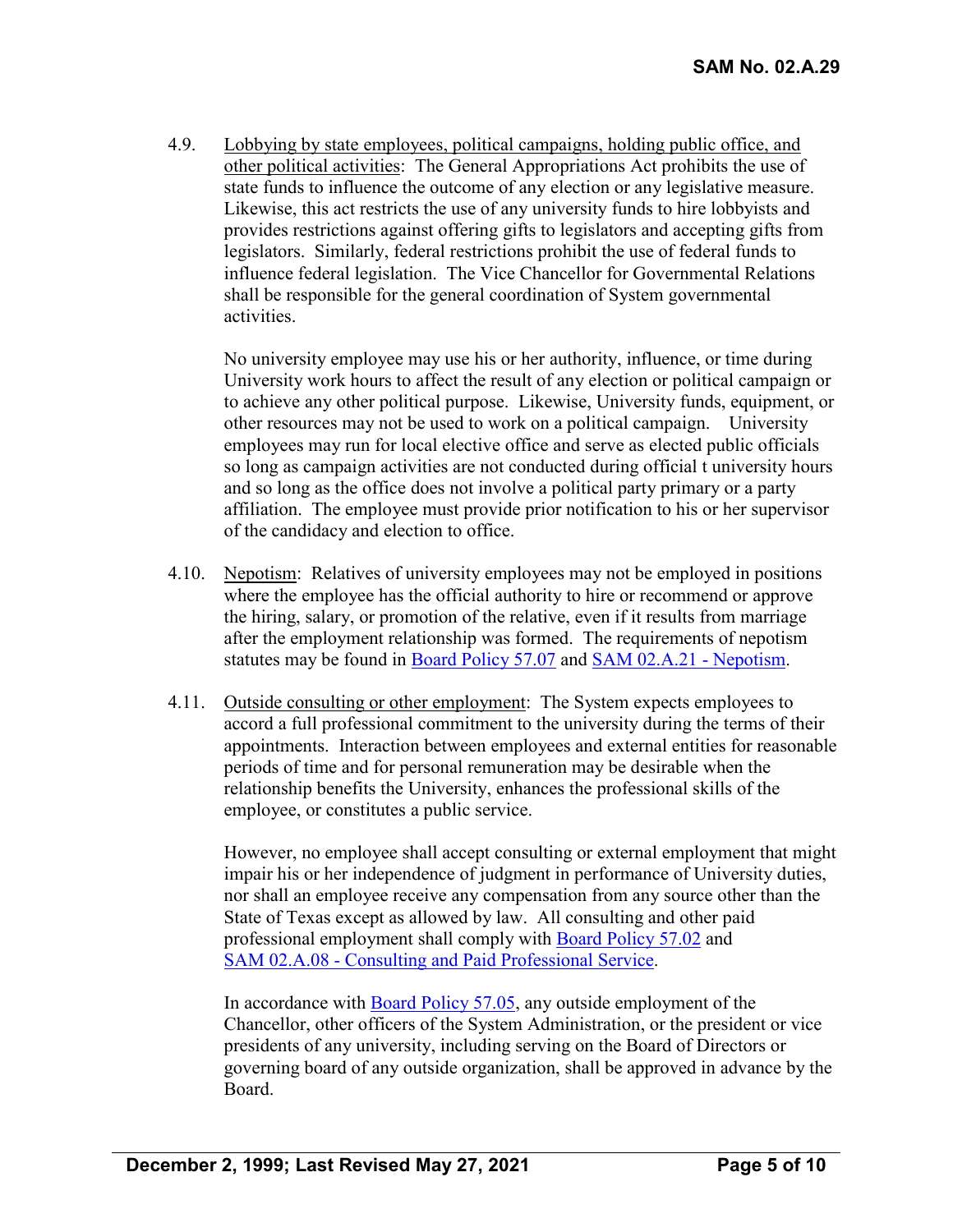- 4.12. Reporting of time and effort; maintenance of all records: It is a violation of law to falsify or alter the reporting of time worked, salary records, or any way revise university documents or records so as to provide an unearned benefit to the employee or another party.
- 4.13. Transfer of research results, materials, products, records: [Board Policy 21.08](http://www.uhsystem.edu/board-of-regents/policies/index.php#BOR%20Policies%20Section%20III) requires that university faculty and staff disclose on a timely basis the creation or discovery of all potentially patentable inventions created with University resources. Ownership of these inventions must be assigned to the university regardless of source of funding.

Universities must have policies and procedures in place to ensure compliance with all applicable federal guidelines related to funded research, intellectual property, and related conflict of interest regulations.

- 4.14. Travel: Travel undertaken on official System business may be paid or reimbursed from University funds when arrangements comply with applicable SAMs 01.C.05 - [Executive Travel,](http://www.uhsystem.edu/compliance-ethics/_docs/sam/01/1c5.pdf) 03.A.03 - [Business Travel,](http://www.uhsystem.edu/compliance-ethics/_docs/sam/03/3a3.pdf) and 03.A.04 - [University](http://www.uhsystem.edu/compliance-ethics/_docs/sam/03/3a4.pdf)  [Credit Cards.](http://www.uhsystem.edu/compliance-ethics/_docs/sam/03/3a4.pdf)
- 4.15. Use of university equipment, facilities, support staff, and other resources: As a state employee, under statute, an employee is required to use university property for university purposes only, not for personal or private purposes. In situations where there is no direct cost to the t university, such as use of telephones to make occasional local calls, such use is not considered a misapplication of state property and may be permitted within reason.

Use of university facilities, space, equipment or support staff for any activity other than the conduct of the employee's job responsibilities is permitted only if an appropriate and equitable financial arrangement has been concluded between the individual and the institution prior to the beginning of the outside activity. Please review SAMs 01.B.06 – [Facilities Reservation and Rental](http://www.uhsystem.edu/compliance-ethics/_docs/sam/01/1b6.pdf) and [03.A.05 –](http://www.uhsystem.edu/compliance-ethics/_docs/sam/03/3a5.pdf) Contract [Administration](http://www.uhsystem.edu/compliance-ethics/_docs/sam/03/3a5.pdf) for additional guidance.

4.16. Use of System and university names: The name of the University of Houston System or its universities may in no case be used for advertising or procurement purposes by any individual or external organization for non-University purposes. Likewise, employees may not represent themselves as acting in the capacity of System or university employees when conducting consulting or personal activities. The System as well as the universities bear no responsibility for any actual or implied obligations or liabilities incurred by an individual resulting from a consulting or other paid professional agreement or activity.

#### 5. COMPLIANCE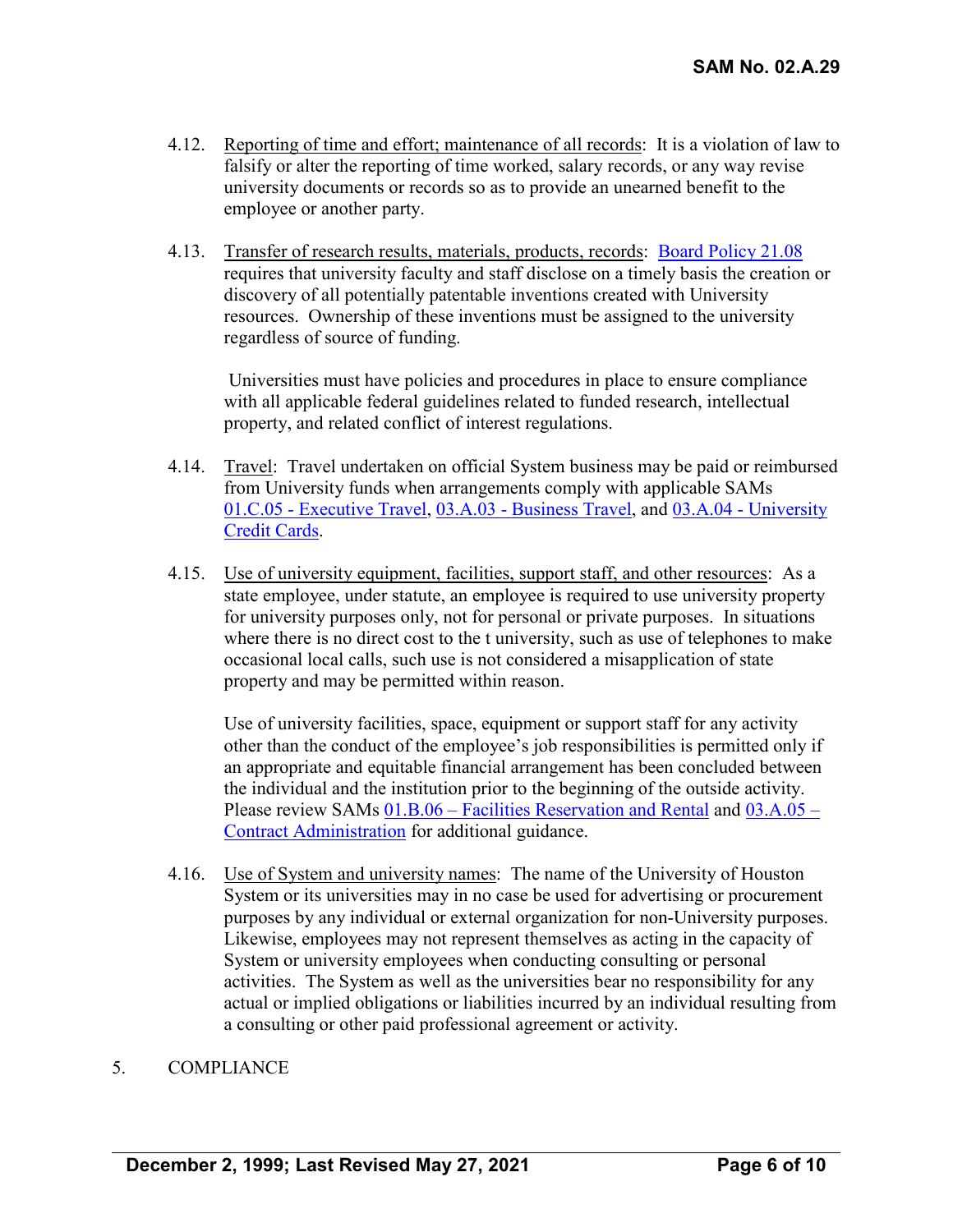5.1. In compliance with [Board Policy 57.01,](http://www.uhsystem.edu/board-of-regents/policies/index.php#SectionVI) each university is required to provide a copy of the laws and policies comprising the code of ethics to employees annually and to each new employee at the start of their employment. To acknowledge receipt and understanding of these laws and policies, all employees must annually complete Code of Ethics training.

Each university shall establish procedures related to the ethical conduct of employees that shall include the following compliance actions:

- a. Annual certification by regular faculty, exempt staff, and other key staff involved in procurement or funded research activities to include the following:
	- receipt of this document and compliance with its provisions,
	- disclosure of any external consulting, employment, and professional activities – including service on governing boards and ownership in outside enterprises - providing the names of the external employers/organizations involved,
	- disclosure of any actual or potential conflicts of interest related to external employment, acceptance of benefits, or external investments, and
	- any additional information that may be required by federal funding agencies.
- b. A procedure for the timely prior review and approval or disapproval of written disclosures of pending relationships by university employees entering into any consulting, investment, professional, or other arrangement that may potentially involve a conflict of interest or commitment. Such procedures shall require approval at the vice presidential or vice chancellor level of all such activities and annual reporting to the Chancellor.
- 5.2. In addition to these System-wide certifications, the Chancellor and presidents are required to submit an annual financial statement with the Texas Ethics Commission using the forms provided by the commission. Vice presidents, those at the director level or higher positions over procurement and contracting functions, and those others considered by the university to have high-level procurement responsibilities shall file with the chief financial officer of each university a report disclosing the following information:
	- a. The amount of any compensation received for services related to these associations; and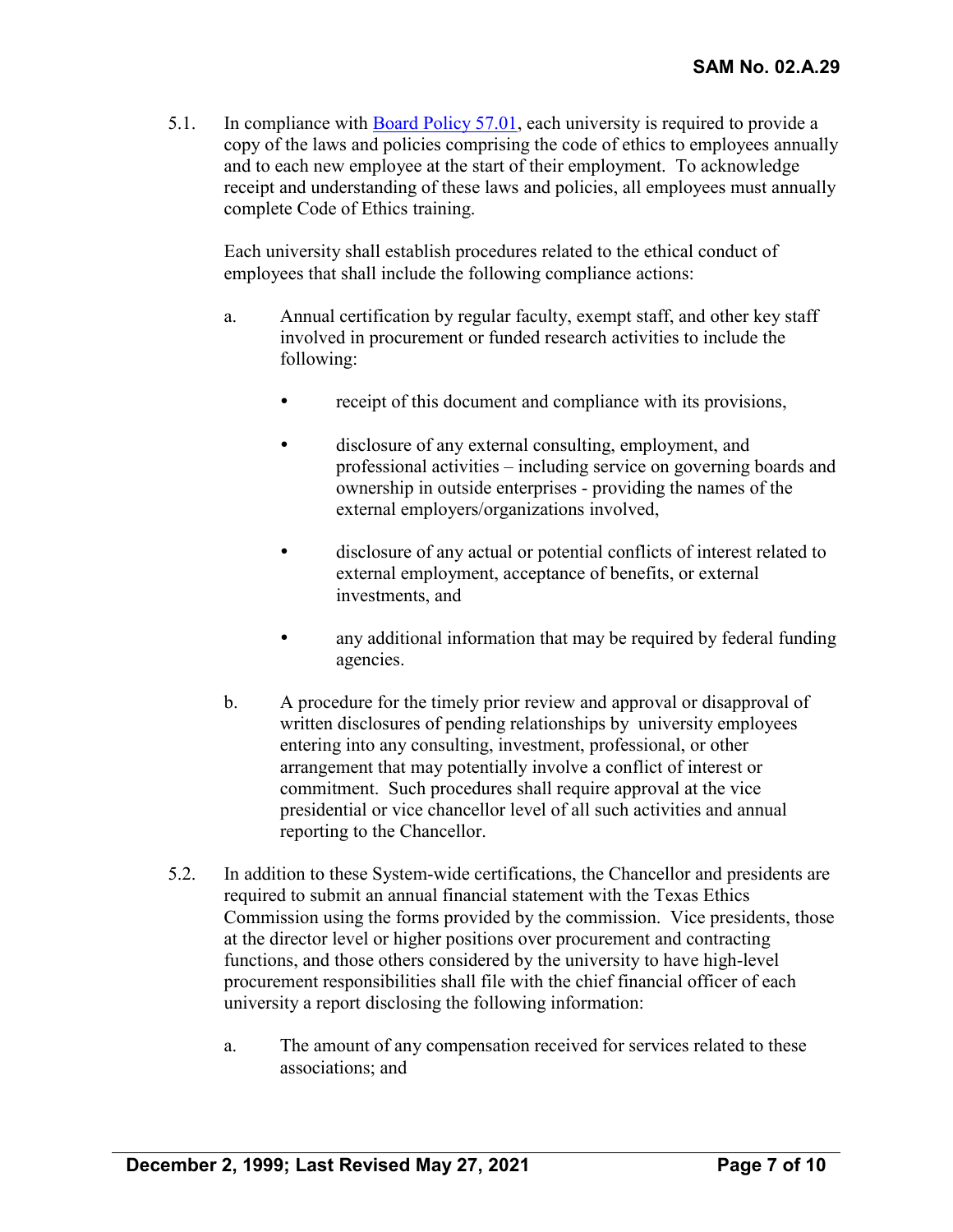- b. Known information regarding whether any of the organizations cited have any relationship to the System and a description of the relationship.
- 5.3. Information received during the annual certification shall be compiled and submitted to the Chancellor through the Office of the Senior Vice Chancellor for Administration and Finance prior to the Chancellor's annual report to the Board.

#### 6. REVIEW AND RESPONSIBILITIES

|         | Responsible Party: Associate Vice Chancellor, Human Resources |
|---------|---------------------------------------------------------------|
| Review: | Every five years                                              |

## 7. APPROVAL

Approved: *Raymond Bartlett* Senior Vice Chancellor for Administration and Finance

Chancellor

Date: May 27, 2021

*Renu Khator*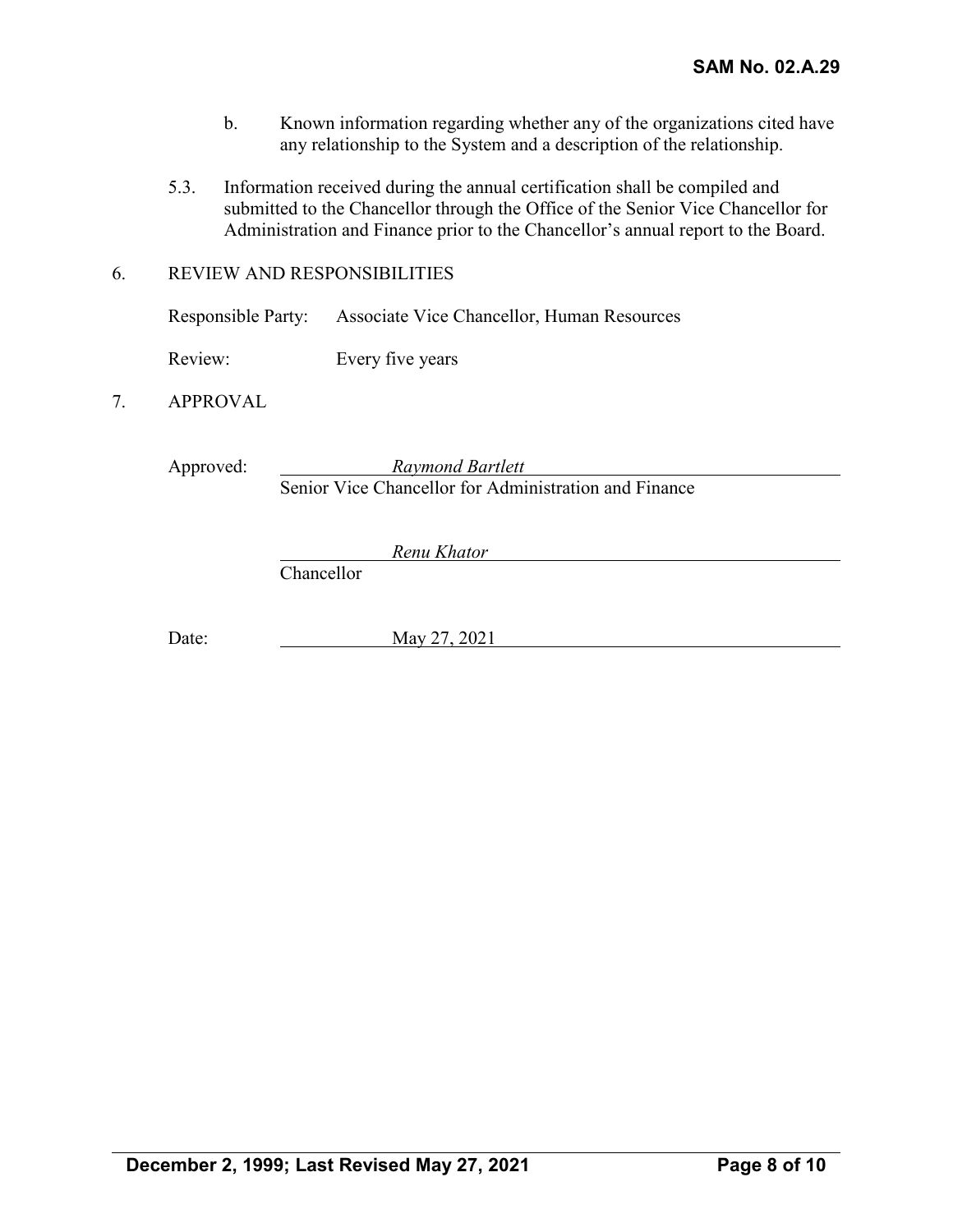## **EXHIBIT A**

### **Citations and References**

### **General**

System Board of Regents Policies:

[21.08 Intellectual Property](http://www.uhsystem.edu/board-of-regents/policies/index.php#BOR%20Policies%20Section%20III) [57.02 Consulting and Paid Professional Service](http://www.uhsystem.edu/board-of-regents/policies/index.php#SectionVI) 57.04 Dual [Office Holding](http://www.uhsystem.edu/board-of-regents/policies/index.php#SectionVI) 57.07 [Nepotism](http://www.uhsystem.edu/board-of-regents/policies/index.php#SectionVI) 57.08 [Conflicts of Interest](http://www.uhsystem.edu/board-of-regents/policies/index.php#SectionVI) [81.01 Governmental Appearances](http://www.uhsystem.edu/board-of-regents/policies/index.php#BOR%20Policies%20Section%20VIII)

System Administrative Memoranda:

[01.C.05 Executive Travel](http://www.uhsystem.edu/compliance-ethics/_docs/sam/01/1c5.pdf) 02.A.08 Consulting and [Paid Professional Service](http://www.uhsystem.edu/compliance-ethics/_docs/sam/02/2a8.pdf) [02.A.09 Conflict of Interest](http://www.uhsystem.edu/compliance-ethics/_docs/sam/02/2a9.pdf) [02.A.21 Nepotism](http://www.uhsystem.edu/compliance-ethics/_docs/sam/02/2a21.pdf) [02.D.07 Expert Witness Services](http://www.uhsystem.edu/compliance-ethics/_docs/sam/02/2d7.pdf) [03.A.03 Business Travel](http://www.uhsystem.edu/compliance-ethics/_docs/sam/03/3a3.pdf) [03.A.04 University Credit Cards](http://www.uhsystem.edu/compliance-ethics/_docs/sam/03/3a4.pdf)

Texas Revised Civil Statutes:

[Government Code Chapter 554 -](http://tlo2.tlc.state.tx.us/statutes/docs/GV/content/htm/gv.005.00.000554.00.htm#554.001.00) Whistleblower Act

By Provision:

- 4.1. Acceptance of gifts or other benefits: 08.A.03 Gift Acceptance – [Gifts from Individual Donors](http://www.uhsystem.edu/compliance-ethics/_docs/sam/08/8a3.pdf)
- 4.2. Bribery: [01.C.04 Reporting/Investigating Fraudulent Acts](http://www.uhsystem.edu/compliance-ethics/_docs/sam/01/1c4.pdf)
- 4.3. Business, investments, and professional activity:

[02.A.09 Conflict of Interest](http://www.uhsystem.edu/compliance-ethics/_docs/sam/02/2a9.pdf) [03.A.17 Disclosure of Related Party Interests](http://www.uhsystem.edu/compliance-ethics/_docs/sam/03/3a17.pdf)

- 4.4. Charitable or professional organizations/pro bono work: [03.A.17 Disclosure of Related Party Interests](http://www.uhsystem.edu/compliance-ethics/_docs/sam/03/3a17.pdf)
- 4.5. Disclosure of confidential information:

[01.D.06 Protection of Confidential Information](http://www.uhsystem.edu/compliance-ethics/_docs/sam/01/1d6.pdf) [02.A.31 Access to and Maintenance of Personnel Files](http://www.uhsystem.edu/compliance-ethics/_docs/sam/02/2a31.pdf)